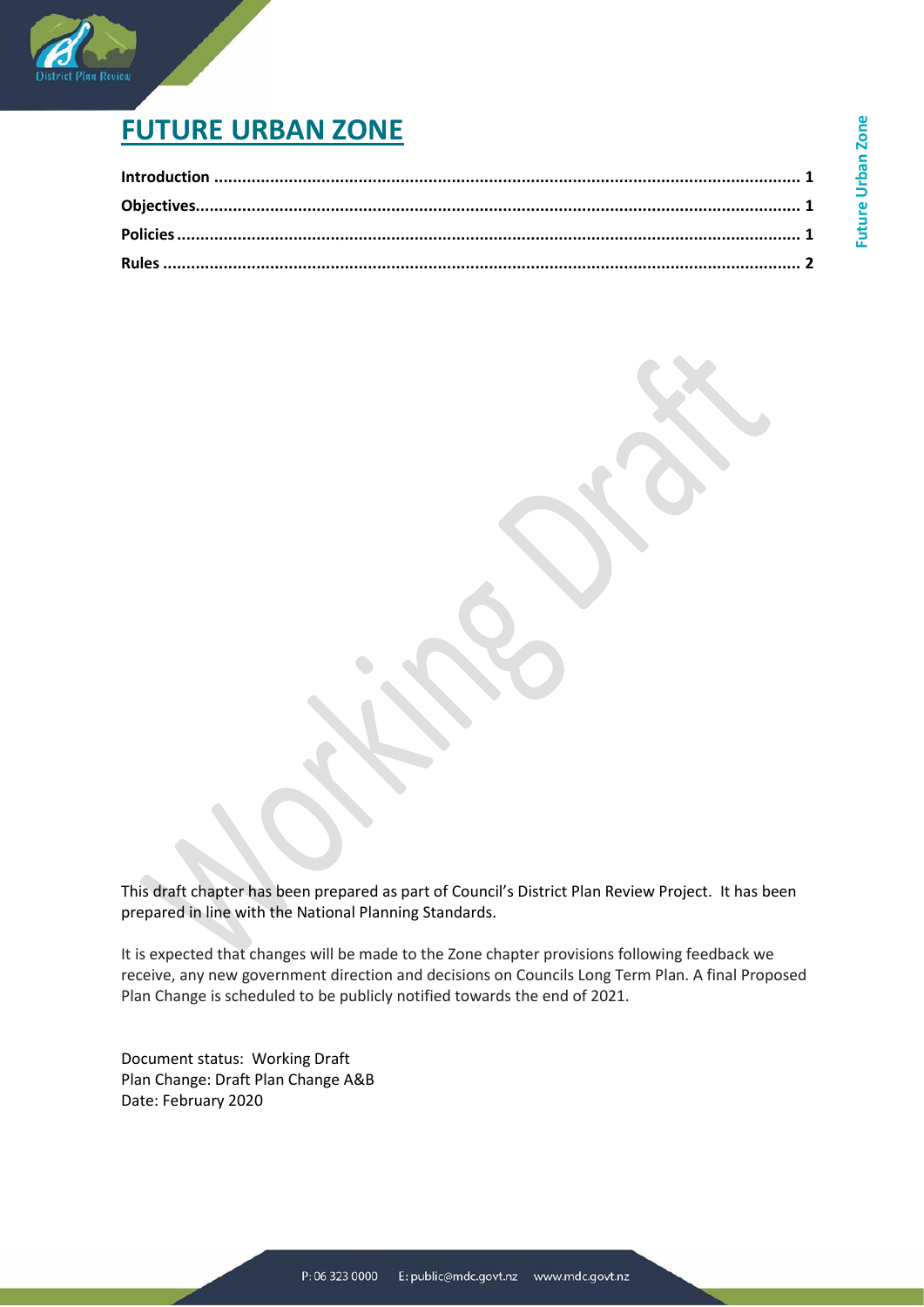*Page Intentionally Left Blank*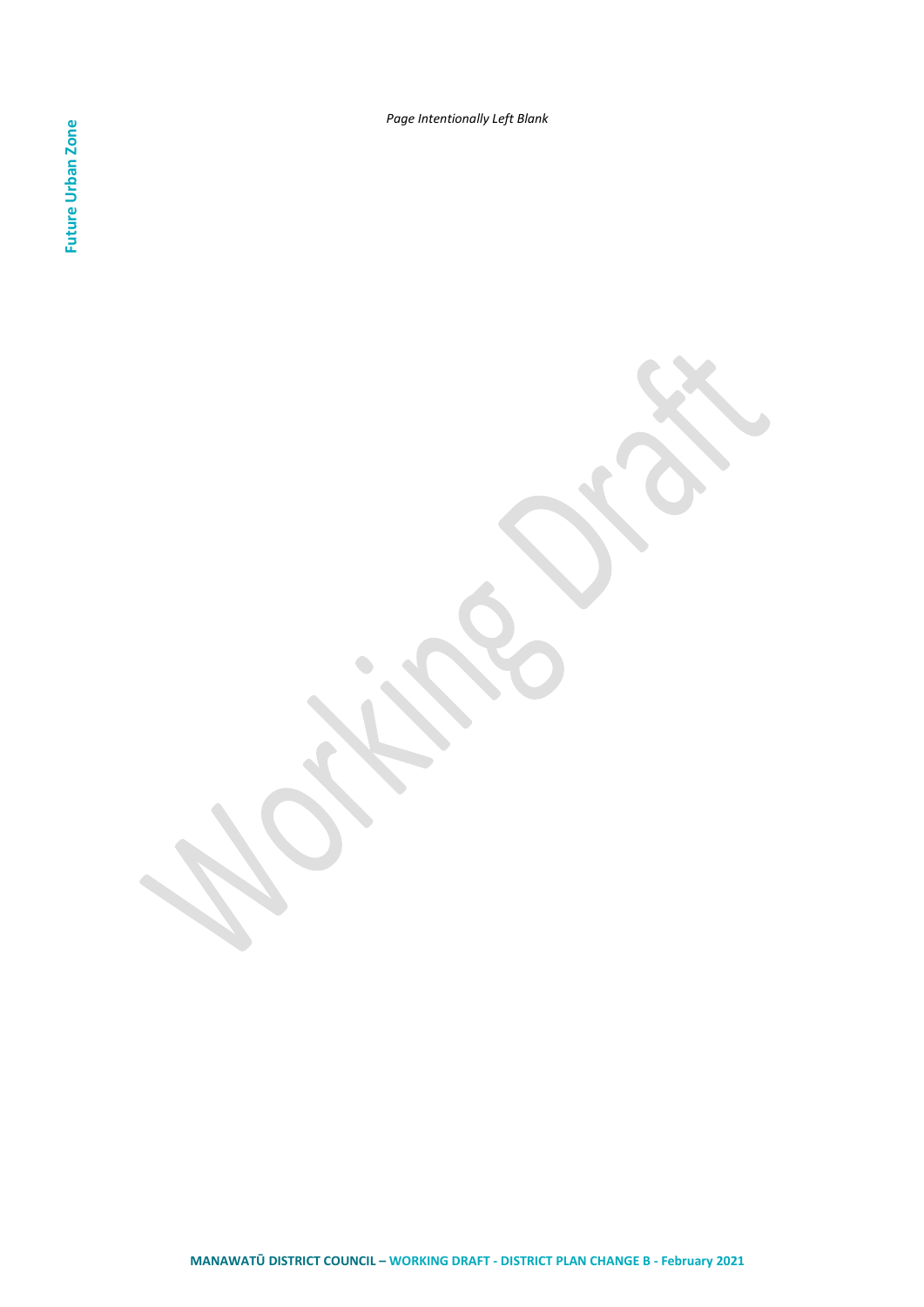**PAGE 1**

# **FUTURE URBAN ZONE**

# <span id="page-2-0"></span>**Introduction**

The Future Urban Zone is essentially a holding zone where the continued land use of rural activities is enabled, and where subdivision and urban development is discouraged until the land is rezoned or comprehensive serviced development occurs. Structure planning is necessary to define the optimal type, form and extent of urban development. Rural lifestyle subdivision use and development needs to be managed given the potential negative impacts on capacity and functionality of future residential development.

# <span id="page-2-1"></span>**Objectives**

#### **FUZ-O1**

Identify a Future Urban Zone for future residential development which reflects Council's Growth Strategy and aligns with Infrastructure Planning.

#### **FUZ-O2**

Existing activities within the Future Urban Zone are allowed to continued, provided that they do not restrict the ability of the area to be developed as a residential area.

#### **FUZ-O3**

Avoid use and development that may result in the future development potential of the Future Urban Zone being compromised.

# <span id="page-2-2"></span>**Policies**

#### **FUZ-P1**

To identify areas for future urban development as the future Urban Zone where

1. Consistent with Council's Growth Strategy

2. There is no increase in the risk of people's lives and properties from known Natural Hazards

#### **FUZ-P2**

Enable rural use and development that maintains the character and amenity values of the Rural Zone until such time as it is rezoned Residential.

#### **FUZ-P2**

Enable the establishment of new rural use and development that does not compromise the potential of Growth Precinct 1 and 2 to accommodate integrated, serviced and primarily residential urban development

#### **FUZ-P3**

Enable development in the Future Urban Zone only where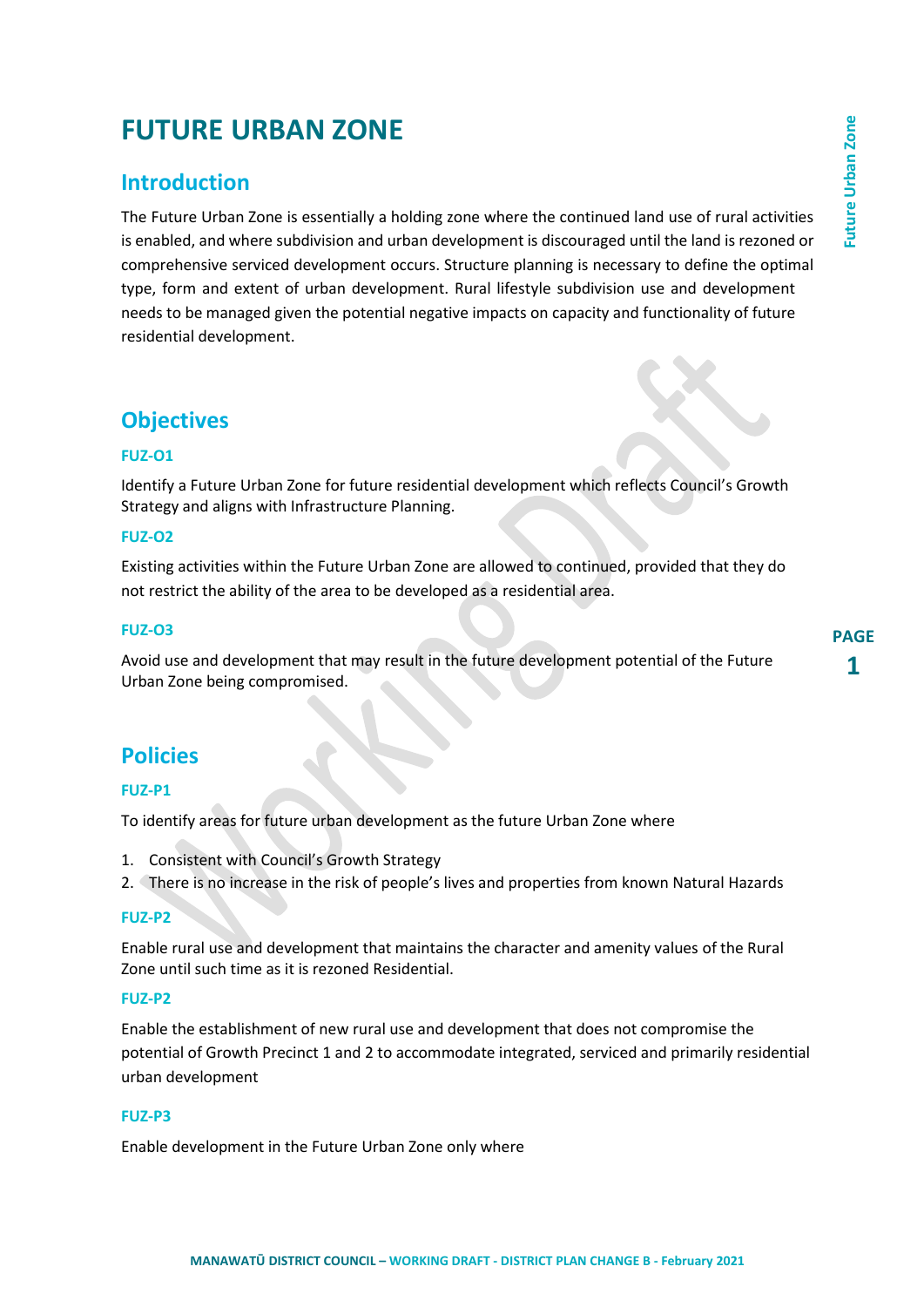- 1. Structures and buildings are of a scale and form that promote future urban development at a density expected for the Residential Zone
	- 2. The efficient and effective operation of the roading network is not compromised
	- 3. Essential services are installed, extended or upgraded for wastewater, stormwater and water supply networks in advance of future urban development.
	- 4. Reverse sensitivity effects are managed to avoid impacts on future urban development.

## **FUZ-P4**

To allow new residential development only where the form and site layout proposed can accommodate future urban development.

### **FUZ-P6**

To only allow development within the Future Urban Zone where the size, scale and location of an area could accommodate comprehensive and integrated future development that is serviced by infrastructure or planned to be serviced by infrastructure in the Council's Long Terms Plan.

## **FUZ-P5**

To ensure any development does not compromise the efficient provision of infrastructure.

## **FUZ-P6**

Only provide for urban development within a Future Urban Zone when a Comprehensive Development Plan has been prepared that demonstrates how the proposal integrates with the future urban development within the Growth Precinct as shown in FUZ Map 1 – Future Urban Zone Structure Plan (Appendix 1).

# <span id="page-3-0"></span>**Rules**

| FUZ-R1-Existing farming activities                   |                                                                                                                                                              |  |  |  |
|------------------------------------------------------|--------------------------------------------------------------------------------------------------------------------------------------------------------------|--|--|--|
| Future<br>Urban<br>Zone                              | <b>Activity Status: Permitted</b><br>1.                                                                                                                      |  |  |  |
| $FUZ - R2 - New$ non-habitable buildings for farming |                                                                                                                                                              |  |  |  |
| Future<br>Urban<br>Zone                              | 1. Activity Status: Permitted<br>Where: Compliance with:<br><b>FUZ-S2 Building Envelope</b><br>-<br>FUZ-S4 Separation Distances Non Habitable Buildings<br>- |  |  |  |
| FUZ-R3-Residential Unit                              |                                                                                                                                                              |  |  |  |
| Future                                               | 1. Activity Status: Permitted                                                                                                                                |  |  |  |
| Urban<br>Zone                                        | One Residential Unit per site                                                                                                                                |  |  |  |
|                                                      | Where: Compliance with:                                                                                                                                      |  |  |  |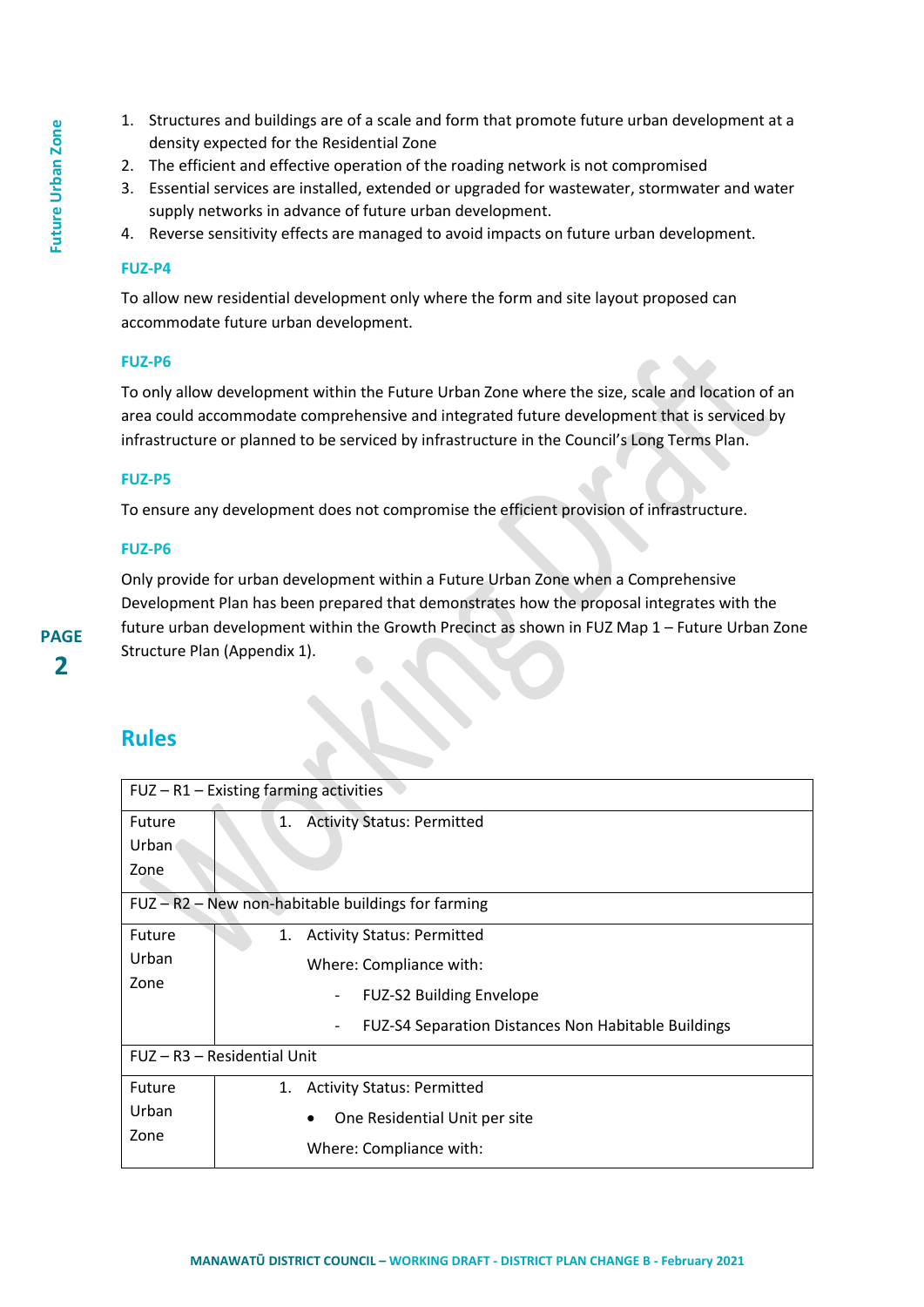Future Urban Zone **Future Urban Zone**

|                                                      | FUZ-S1 Site Coverage - Residential Units<br>$\overline{\phantom{a}}$        |  |  |  |
|------------------------------------------------------|-----------------------------------------------------------------------------|--|--|--|
|                                                      | FUZ-S2 Building Envelope<br>$\overline{\phantom{a}}$                        |  |  |  |
|                                                      | FUZ-S3 Separation Distances - Residential Units<br>$\overline{\phantom{a}}$ |  |  |  |
| FUZ-R4-Accessory building                            |                                                                             |  |  |  |
| Future                                               | <b>Activity Status: Permitted</b><br>1.                                     |  |  |  |
| Urban                                                | Where: Compliance with:                                                     |  |  |  |
| Zone                                                 | <b>FUZ-S2 Building Envelope</b><br>$\overline{\phantom{a}}$                 |  |  |  |
|                                                      | FUZ-S4 Separation Distances - Residential Units<br>$\overline{\phantom{a}}$ |  |  |  |
| $FUZ - RS - Any activity not otherwise provided for$ |                                                                             |  |  |  |
| Future                                               | 2. Activity Status: Discretionary                                           |  |  |  |
| Urban                                                |                                                                             |  |  |  |
| Zone                                                 |                                                                             |  |  |  |
|                                                      |                                                                             |  |  |  |

| <b>Standards</b>                                             |                                                                                                                                                                                 |  |
|--------------------------------------------------------------|---------------------------------------------------------------------------------------------------------------------------------------------------------------------------------|--|
| FUZ - S1 Site Coverage - Residential Units                   |                                                                                                                                                                                 |  |
| Maximum area covered by buildings per site 500m <sup>2</sup> |                                                                                                                                                                                 |  |
| FUZ - S2 Building Envelope                                   |                                                                                                                                                                                 |  |
|                                                              | Maximum height 9m                                                                                                                                                               |  |
| ii.                                                          | All parts of a building must be contained within a 45 degree plane commencing at 2.8<br>metres above ground level inclined inwards at right angles in plan. See Figure 1 below. |  |

**PAGE 3**

**MANAWATŪ DISTRICT COUNCIL – WORKING DRAFT - DISTRICT PLAN CHANGE B - February 2021**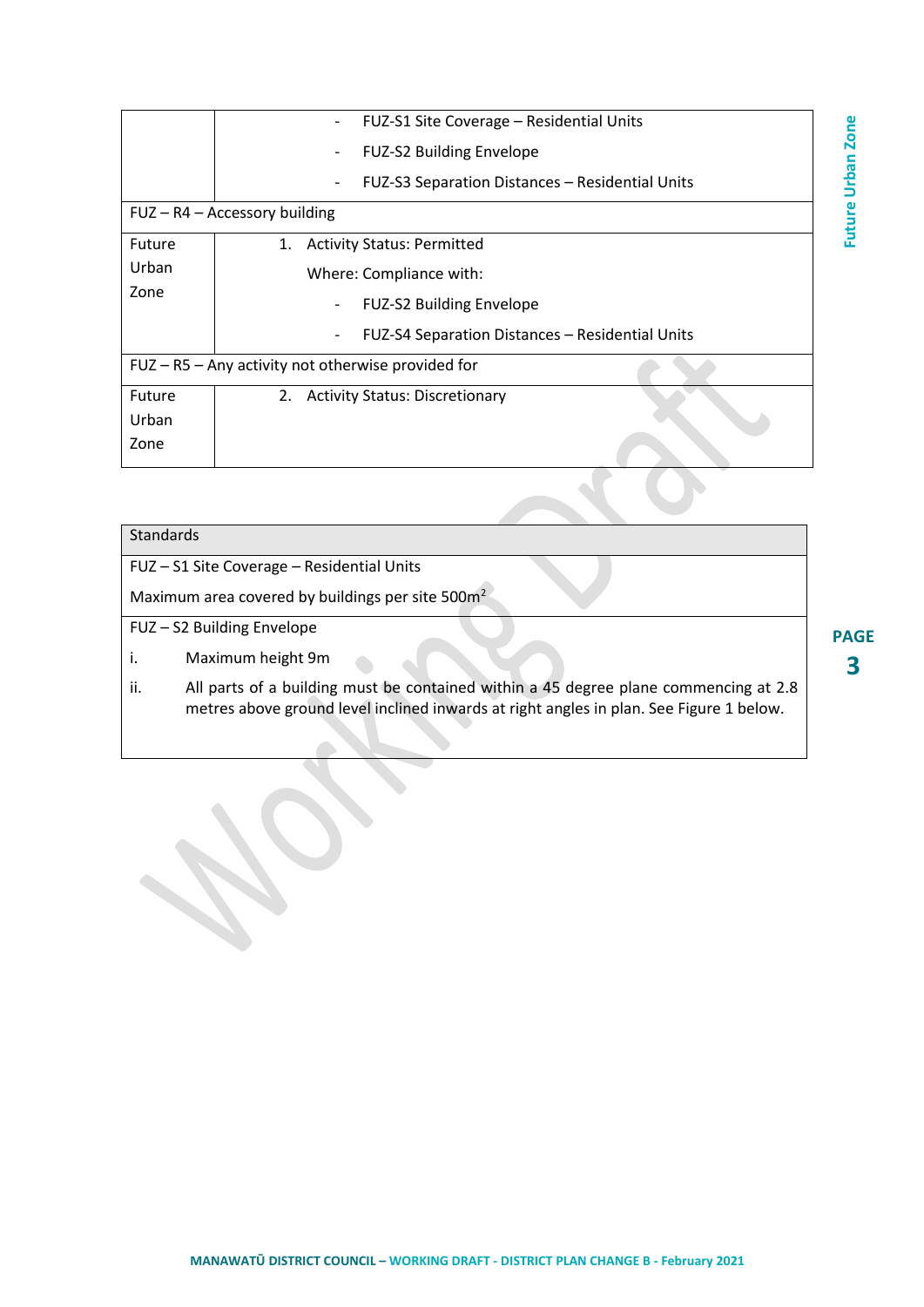**Future Urban Zone Future Urban Zone**



**4**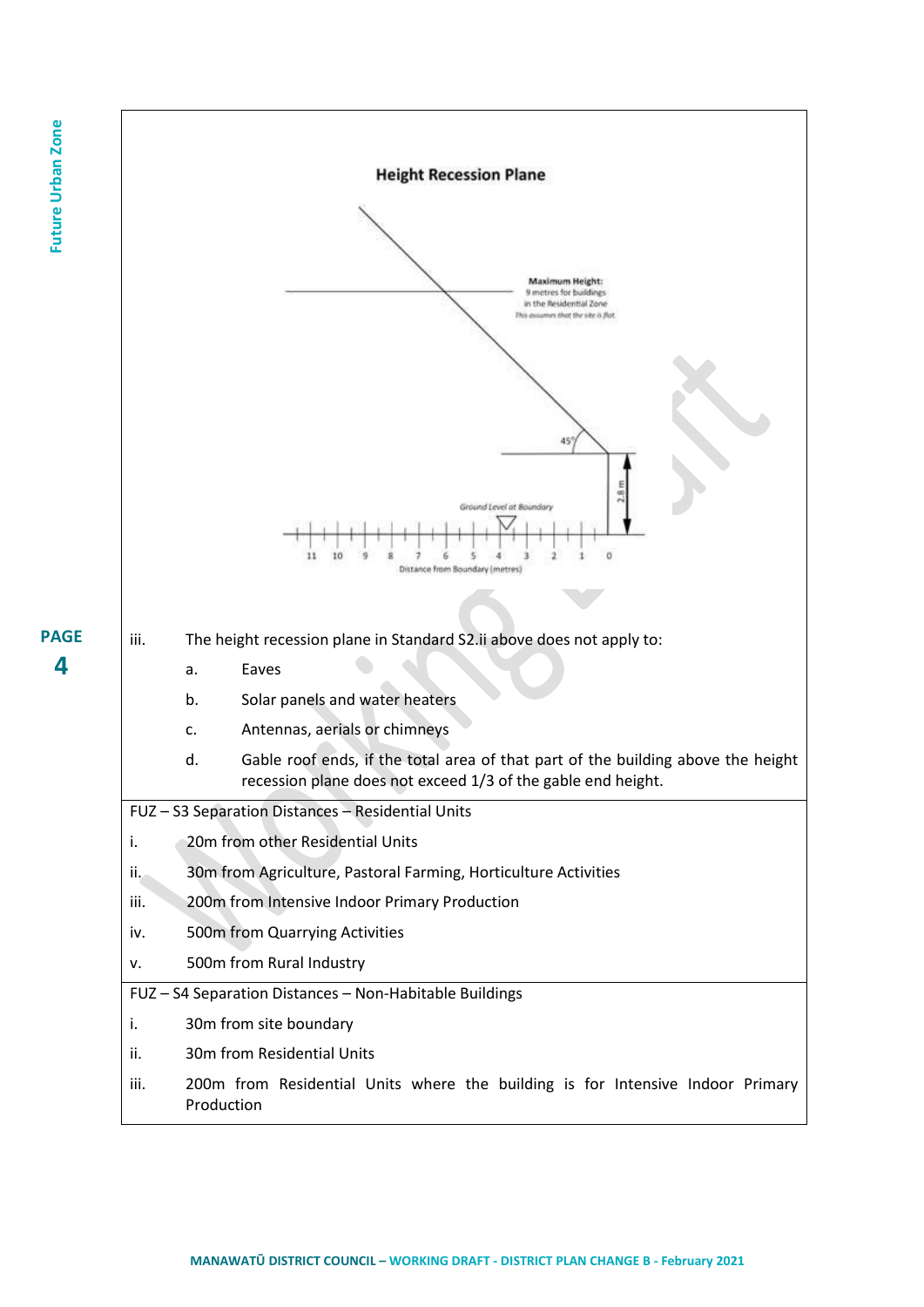## **Subdivision**

| FUZ SUB - R1 - Boundary Adjustments                            |                                                        |  |  |
|----------------------------------------------------------------|--------------------------------------------------------|--|--|
|                                                                | <b>Activity Status: Controlled</b><br>1.               |  |  |
|                                                                | Where: all minimum lot sizes are 25ha.                 |  |  |
|                                                                | 2. Activity Status: Restricted Discretionary           |  |  |
| $FUZ SUB - R2 - Subdivision$                                   |                                                        |  |  |
|                                                                | <b>Activity Status: Restricted Discretionary</b><br>1. |  |  |
|                                                                | Where: all minimum lot sizes are 25ha.                 |  |  |
| FUZ SUB - R3 - all subdivision not otherwise provided for      |                                                        |  |  |
|                                                                | <b>Activity Status: Non-Complying</b><br>1.            |  |  |
| <b>Standards</b>                                               |                                                        |  |  |
| FUZ SUB - S1 - Minimum Allotment Size Future Urban Zone - 25ha |                                                        |  |  |

Future Urban Zone **Future Urban Zone**